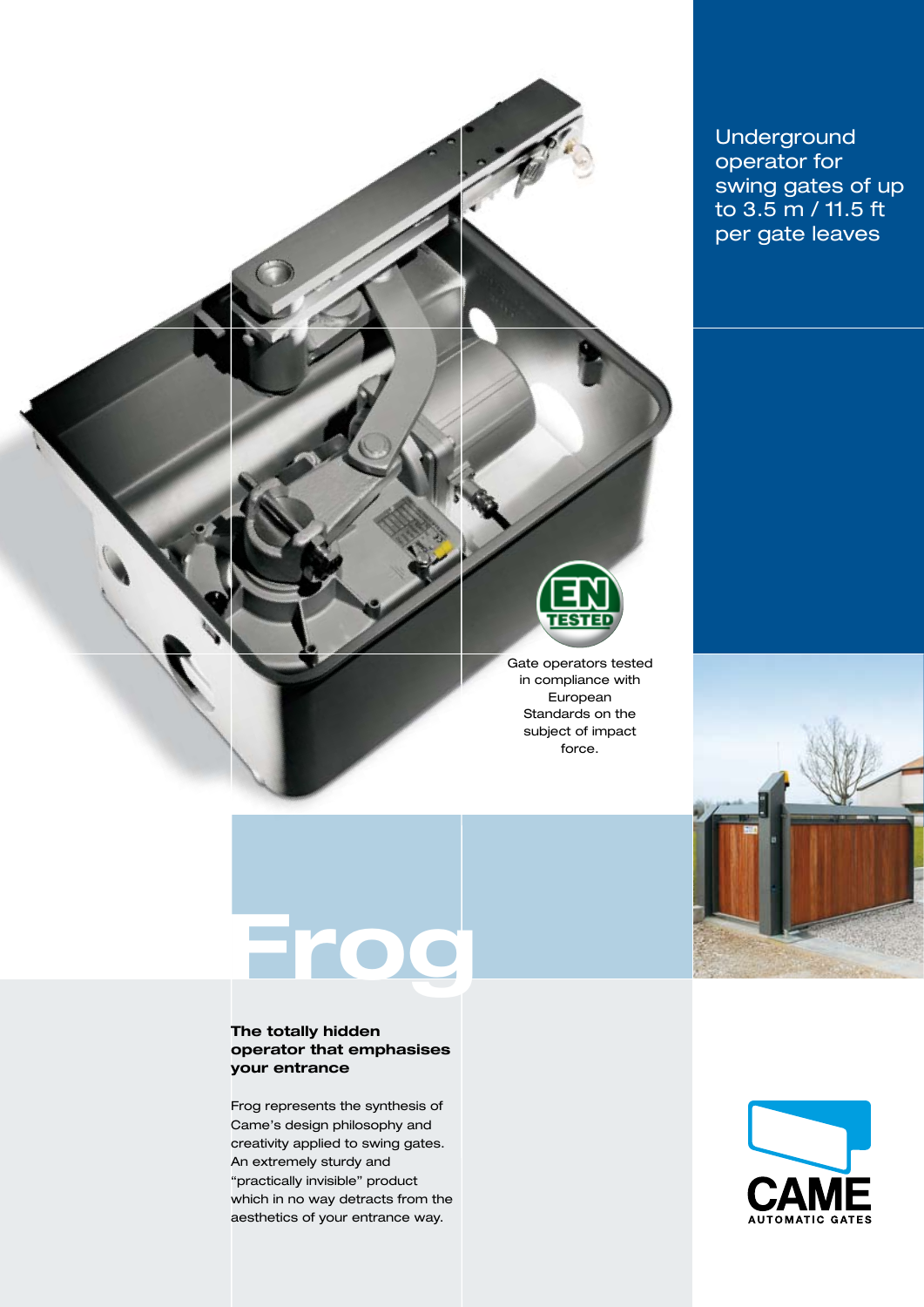# **Frog**

The operator that makes the difference

Frog is Came's highly efficient operator that defies time thanks to the materials used in the foundation case and the gearmotor. A smooth, safe movement guaranteed in all working conditions, even the harshest.

 $\bigoplus_{n=0}^\infty$ 



# **Total water-tightness.**<br> **Frog's high quality standards and finally standards and finally of the space available.** its IP67 protection standards from external agents keeps it always in perfect working order.

#### **Special apertures.**

Special operation levers are available and enable gate-leaf rotations of up to 180° providing better management<br>of the space available. **EN12445 – EN12453 compliant.**  The ZL19N and ZL170N control panels constantly control the gate leaves' movement allowing for safe thrust, and is EU standard compliant.



#### **Better before.**

Installing Frog is easy and setting up the foundation case enables the gate to be automated at a later date.



**The new underground casing.** Cataphoresis is a surface painting treatment that gives excellent corrosion resistance.

It is formed of an even layer of black acrylic resin and gives longlasting protection against chemical attack.

#### **Durability without any compromises.**

The solid foundation case is made of rustproof steel. A special stainless steel version is also available, to be installed in severe climates.

#### **Top comfort.**

Frog is also available in the 24V motor version, so that the gate can always be opened during power outages.

**Designed to withstand anything.**  In designing Frog, we have chosen the best materials available, carefully studying each detail so as to obtain a no-compromise result.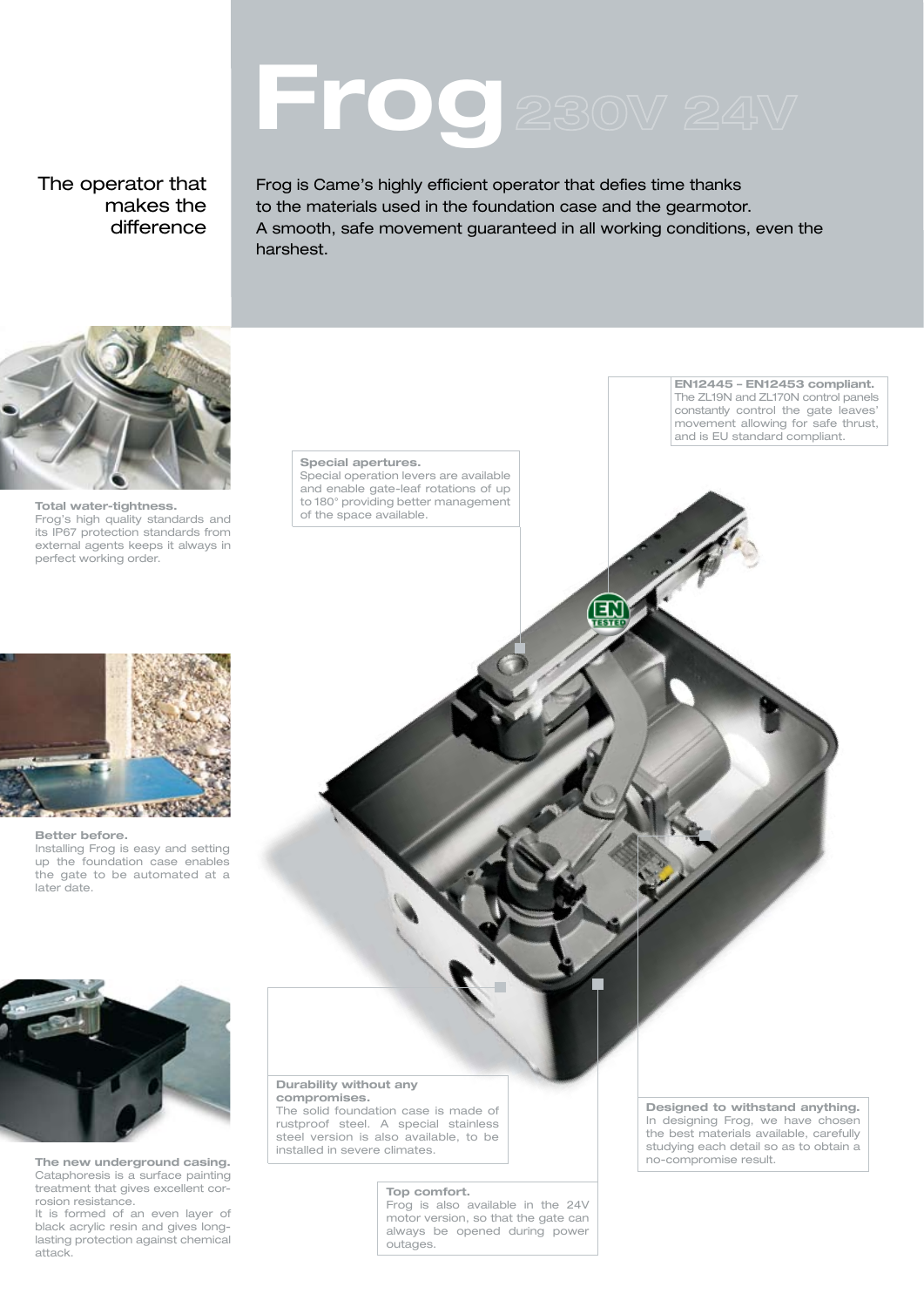

# The 230V electronics

functions, which are standard even in the basic version. There are, however, other control boards available, for cutting-edge performance features, in terms of service and safety.

- **> Test of the active safety features** activated before each gate operation, whether in opening or closing.
- **> Pedestrian or partial opening**  to allow opening of one gate leaf or limited opening for pedestrian access.
- **> Total control of the gate from the transmitter**  including the possibility of immediately stopping movement of the gate leaves.



When top comfort, performance and safety are required, the Frog technology enables the potential of the operator to reach the highest levels, particularly:

# **> Controlled impact forces**

Thanks to laboratory testing carried out on a gate sample, Frog is European standard EN12445 and EN12453 compliant, in terms of impact forces. (FROG-AE, FROG-A24 and FROG-AE24)

# **> No more blackouts**

The Frog 24V electronics immediately act in the event of a power outage by activating the emergency function through the auxiliary batteries, to always open and close the gate (optional).

# **> Frequent passing**

The low voltage gearmotor guarantees functioning even under the most severe working conditions such as apartment blocks or industrial applications.

# **> Obstacle detection**

A special electronic circuit constantly analyses the proper functioning of the gate leaves, allowing for their total stop, or inversion of movement, when coming into contact with any obstacles.

# **Standard installation**



In the event a careful analysis of the automated gate's risks were to require it, the use of sensitive safety infrared or contact edges becomes indispensable.